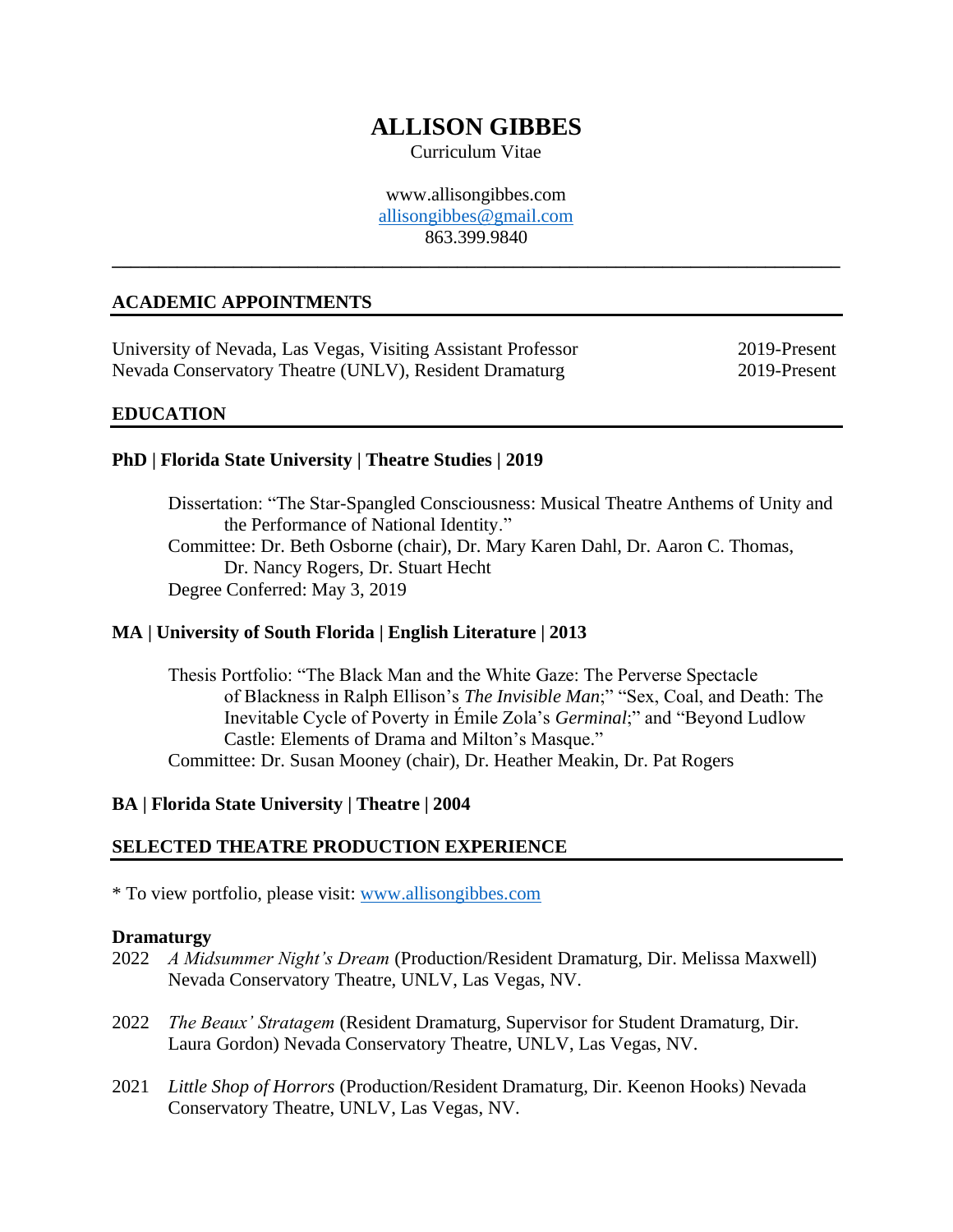- 2021 *Ring Round the Moon* (Production/Resident Dramaturg, Dir. Kymberly Mellen) Nevada Conservatory Theatre, UNLV, Las Vegas, NV.
- 2021 *bobrauschenbergamerica* (Resident Dramaturg, Supervisor for Student Dramaturg, Dir. Michael Lugering) Nevada Conservatory Theatre, UNLV, Las Vegas, NV.
- 2021 *The Human Comedy*, World Premiere (Production/Resident Dramaturg, Dir. Darren Weller) Nevada Conservatory Theatre, UNLV, Las Vegas, NV.
- 2020 *Marcus; or the Secret of Sweet* (Production/Resident Dramaturg, Dir. Kevin R. Free) Nevada Conservatory Theatre, UNLV, Las Vegas, NV.
- 2019 *The Lion, the Witch, and the Wardrobe* (Production/Resident Dramaturg, Dir. Ann-Marie Pereth) Nevada Conservatory Theatre, UNLV, Las Vegas, NV.
- 2019 *The Flick* (Resident Dramaturg, Supervisor for Student Dramaturg, Dir. Douglas Hill) Nevada Conservatory Theatre, UNLV, Las Vegas, NV.
- 2019 *Fun Home* (Production/Resident Dramaturg, Dir. Lauren Blair) Nevada Conservatory Theatre, UNLV, Las Vegas, NV.
- 2018 *Fidelio* (Dramaturg/Marketing Materials Graphic Design/English Translation and Supertitles, Dir. Jenna Tamisea-Elser) GLOW Lyric Theatre, Greenville, SC.
- 2018 *In the Heights* (Special Topics Dramaturg/Marketing Materials Graphic Design, Dir. Jenna Tamisea-Elser) GLOW Lyric Theatre, Greenville, SC.
- 2018 *HMS Pinafore* (Special Topics Dramaturg/Marketing Materials Graphic Design, Dir. Jenna Tamisa-Elser) GLOW Lyric Theatre, Greenville, SC.
- 2018 *The Bald Soprano* (Special Topics Dramaturg/Student Mentor, Dir. Hannah Katz) FSU Act II Season, Tallahassee, FL.
- 2017 *The Crucible: The Opera* (Assistant Director/Dramaturg, Dir. Jenna Tamisea-Elser) GLOW Lyric Theatre, Greenville, SC.
- 2017 *The Gondoliers* (Assistant Director/Dramaturg, Dir. Jenna Tamisea-Elser) GLOW Lyric Theatre, Greenville, SC.
- 2017 *Hair* (Assistant Director/Dramaturg, Dir. Jenna Tamisea-Elser) GLOW Lyric Theatre, Greenville, SC.
- 2017 *Ubu and the Truth Commission* (Dramaturg, Dir. Anabel Iñigo) FSU Act II Season, Tallahassee, FL.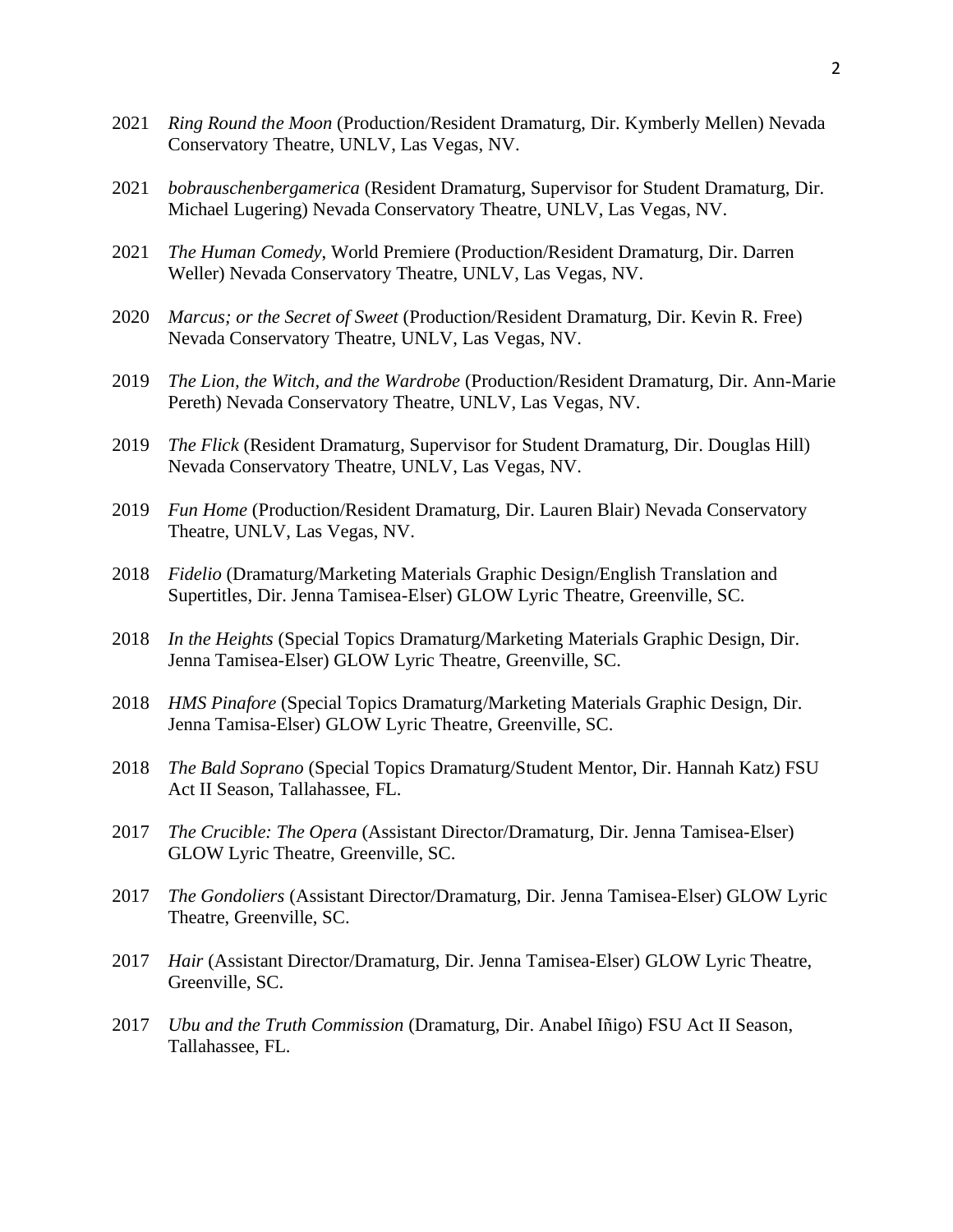- 2016 *West Side Story* (Special Topics Dramaturg, Dir. Jenna Tamisea-Elser) GLOW Lyric Theatre, Greenville, SC.
- 2016 *Romeo et Juliette* (Special Topics Dramaturg/English Translation and Supertitles, Dir. Jenna Tamisea-Elser) GLOW Lyric Theatre, Greenville, SC.
- 2015 *The Hot Mikado* (Assistant Director/Dramaturg, Dir. Jenna Tamisea-Elser) GLOW Lyric Theatre, Greenville, SC.
- 2015 *The Wiz* (Assistant Director/Dramaturg, Dir. Jenna Tamisea-Elser) GLOW Lyric Theatre, Greenville, SC.
- 2015 *Five Women Wearing the Same Dress* (Dramaturg, Dir. Jenna Tamisea-Elser) Florida State University Studio Theatre, Tallahassee, FL.
- 2014 *Rent* (Assistant Director/Dramaturg, Dir. Jenna Tamisea-Elser) GLOW Lyric Theatre, Greenville, SC.
- 2014 *La Bohème* (Assistant Director/Dramaturg/English Translation and Supertitles) GLOW Lyric Theatre, Greenville, SC.

#### **Directing**

- 2015 *The Last Five Years* (Director) Miccosukee Productions, Tallahassee, FL.
- 2014 *La Gloria de Espagna* (Director/Writer) Theater With a Mission, Tallahassee, FL.
- 2004 *The Violet Hour* (Assistant Director, Dir. Anne Hering) Orlando Theatre Project, Orlando, FL.
- 2004 *A Piece of My Heart* (Director) Tallahassee Community College Mainstage, Tallahassee,  $FL.$
- 2003 *The Baltimore Waltz* (Director) Florida State University FreeWorks Theatre, Tallahaseee, FL.
- 2003 *Kiss Me Kate* (Assistant Director, Dir. John Degen) Tallahassee Community College Mainstage, Tallahassee, FL.
- 2003 *Pinafore!* (Assistant Director, Dir. Mark Savage) Bailiwick Arts Center, Chicago, IL.

#### **New Work Development**

- 2019 *A Little Chaos* by Corinna Munn, Staged Reading (Dramaturg) Mid-America Theatre Conference Playwriting Symposium, Cleveland, OH.
- 2019 *Heavy* by Christine Baniewicz, Staged Reading (Dramaturg) Mid-America Theatre Conference Playwriting Symposium, Cleveland, OH.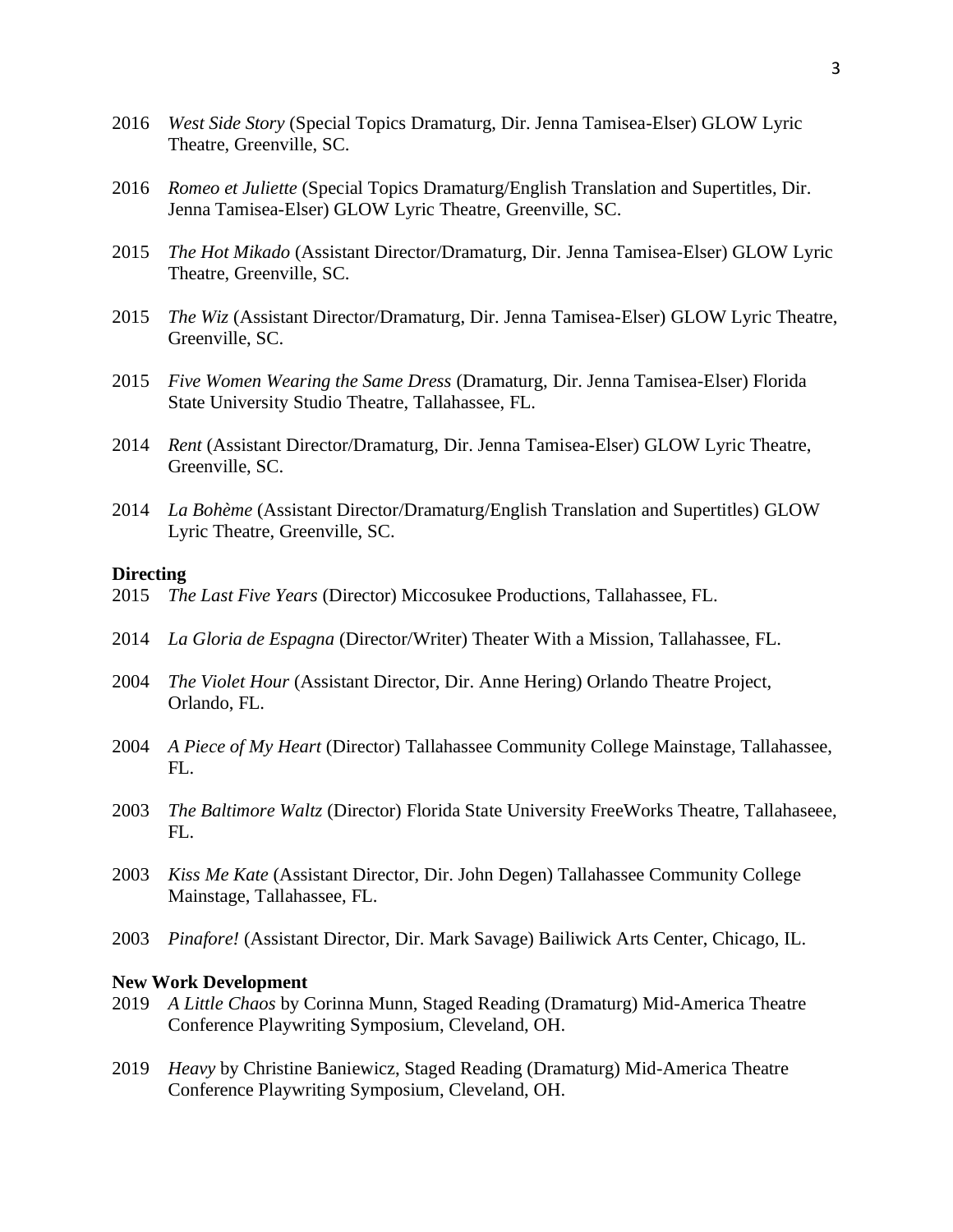- 2019 *Satisfaction Guaranteed* by Judd Lear Silverman, Staged Reading (Director) Mid-America Theatre Conference Playwriting Symposium, Cleveland, OH.
- 2016 *100 Years of Hope* by Deborah Kochman and Devair Jeffries, World Premiere (Special Topics Dramaturg, Dir. Devair Jeffries) FSU Act II Season, Tallahassee, FL.
- 2016 *Let Us Walk* by Vernisa Allen, World Premiere (Dramaturg/Student Mentor, Dir. Vernisa Allen) Rogue Productions, Tallahassee, FL.

# **TEACHING EXPERIENCE**

Since Fall 2006, I have taught high school, undergraduate, and graduate students face-to-face and online (synchronous and asynchronous) in courses on Theatre, Composition, Literature, Reading, and Journalism. I have also worked with countless students with disabilities and ESOL learners as well as diverse student populations with a variety of racial, cultural, and personal identities.

#### **University of Nevada, Las Vegas, NV**

- THTR 702 Graduate Seminar, Manifesto: Theatre and Social Consciousness, Fall 2020
- THTR 482/682 Theatre History II (undergraduate/graduate), Spring 2020, Spring 2021 (online), Spring 2022
- THTR 462/719 Dramaturgy (undergraduate/graduate), Spring 2020, Spring 2021 (online), Spring 2022
- THTR 481/681 Theatre History I (undergraduate/graduate), Fall 2019, Fall 2020 (online), Fall 2021 (online)
- THTR 701 Research Methods (graduate), Fall 2019, Fall 2021

#### **Florida State University, Tallahassee, FL**

THE4303 Play Analysis (Instructor of Record) Fall 2018, Spring 2018, Fall 2017, Fall 2016

- THE3213 World Theatre History I (TA) Fall 2018 for Dr. Sukanya Chakrabarti,
	- Fall 2015 for Dr. Samer Al-Saber
- THE3214 World Theatre History II (TA) Spring 2016 for Dr. Samer Al-Saber
- THE2000 Intro to Theatre for Non-Majors Fully Online (TA) Spring 2017 for Dr. Beth Osborne, (Co-Course Administrator) Spring 2019 for Dr. Beth Osborne
- THE2000 Intro to Theatre for Non-Majors Hybrid Online/Face-to-Face (Head TA) Fall 2014, Spring 2015 for Dr. Anthony Rhine, (TA) Fall 2013, Spring 2014 for Jeffrey Paden

#### **University of South Florida, Tampa, FL**

- ENC1102 First Year Composition: Persuasive Writing (Instructor of Record) Spring 2013, Fall 2012
- ENC1102 First Year Composition: Persuasive Writing Collaborative Small-Group Model Pilot Program (Instructor of Record) Spring 2012
- ENC1101 First Year Composition: Expository Writing (Instructor of Record) Fall 2011

#### **Lake Gibson Senior High School, Lakeland, FL**

English IV: 12th Grade, British Literature (Spring 2011, Fall 2010, Spring 2010)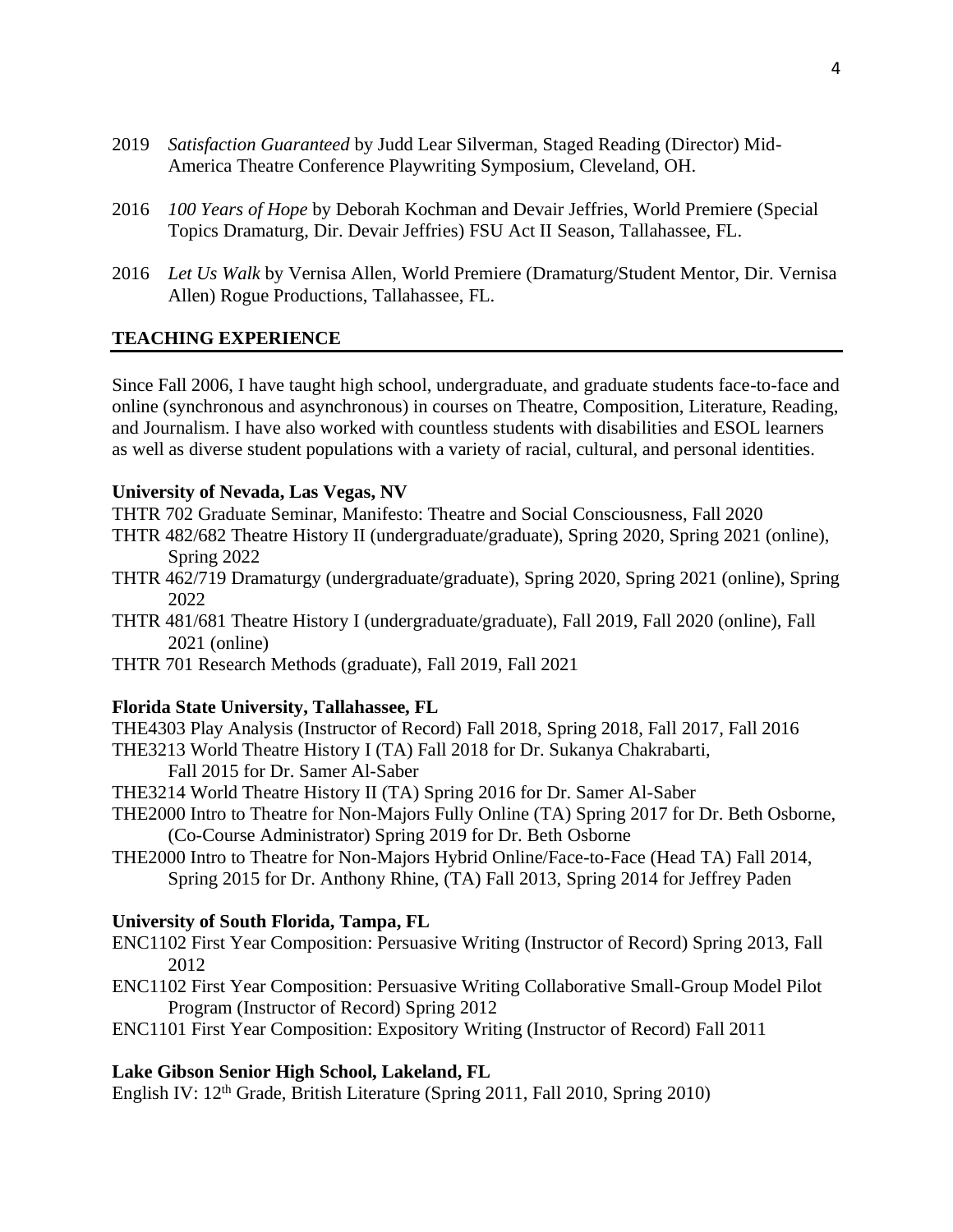- English IV: 12th Grade, British Literature for ARCS Dropout Prevention Charter Program (Fall 2006, Fall 2005)
- English III: 11th Grade, American Literature (Fall 2007)
- English I: 9th Grade, World Literature (Spring 2009, Fall 2009, Spring 2008, Fall 2007)
- Intensive Reading:  $10^{th}$  Grade (Spring 2008, Fall 2008)
- Intensive Reading: 11<sup>th</sup> and 12<sup>th</sup> Grade (Fall 2007, Spring 2007, Fall 2006, Spring 2006, Fall 2005)

Journalism/Yearbook (Fall 2006-Spring 2011)

# **Crystal Lake Middle School, Lakeland, FL**

Reader's Theatre Summer Camp Program (Summer 2010)

# **PUBLICATIONS**

#### **Peer-Reviewed Academic Articles**

- 2018 "How do you Solve A Problem Like Institutional Racism?: Producing Black Musical Theatre in Hostile Territory," *Theatre/Practice* (vol. 7), 24 pages. <http://theatrepractice.us/current.html>
- 2018 "'This is My Texas': Land Ownership and the Mythos of the American Southwest in Michael John LaChiusa's *Giant* and Rodgers and Hammerstein's *Oklahoma!*," *Texas Theatre Journal* (14:1), 53-67.

#### **Reviews**

2015 Book Review, *The Musical Theater of Stephen Schwartz: From Godspell to Wicked and Beyond* by Paul R. Laird. *Journal of Dramatic Theory and Criticism* (29:2), 175-177.

#### **Other Publications**

Forthcoming, "Las Vegas," *Encyclopedia of Modern Theatre*, Bloomsbury-Methuen.

2018 Asolo Repertory Theatre Playbill, "Dramaturg's Note: *The Music Man*"

The School of Theatre at Florida State Playbill: 2016 "Cultural Context: *A Chorus Line*" (Mainstage Season) 2015 "Cultural Context: *Cabaret*" (Mainstage Season)

**SuperSummary: Literature Study Guides and Summaries**

In-depth analytical study guides written and published (2018-Current): See attached links for samples and more information.

*\* An Actor Prepares* by Constantin Stanislavski [http://www.supersummary.com/an-actor-prepares](http://www.supersummary.com/an-actor-prepares/summary/) *\* The America Play* by Suzan-Lori Parks <http://www.supersummary.com/the-america-play> *\* Areopagitica* by John Milton [http://www.supersummary.com/areopagitica](http://www.supersummary.com/areopagitica/summary/)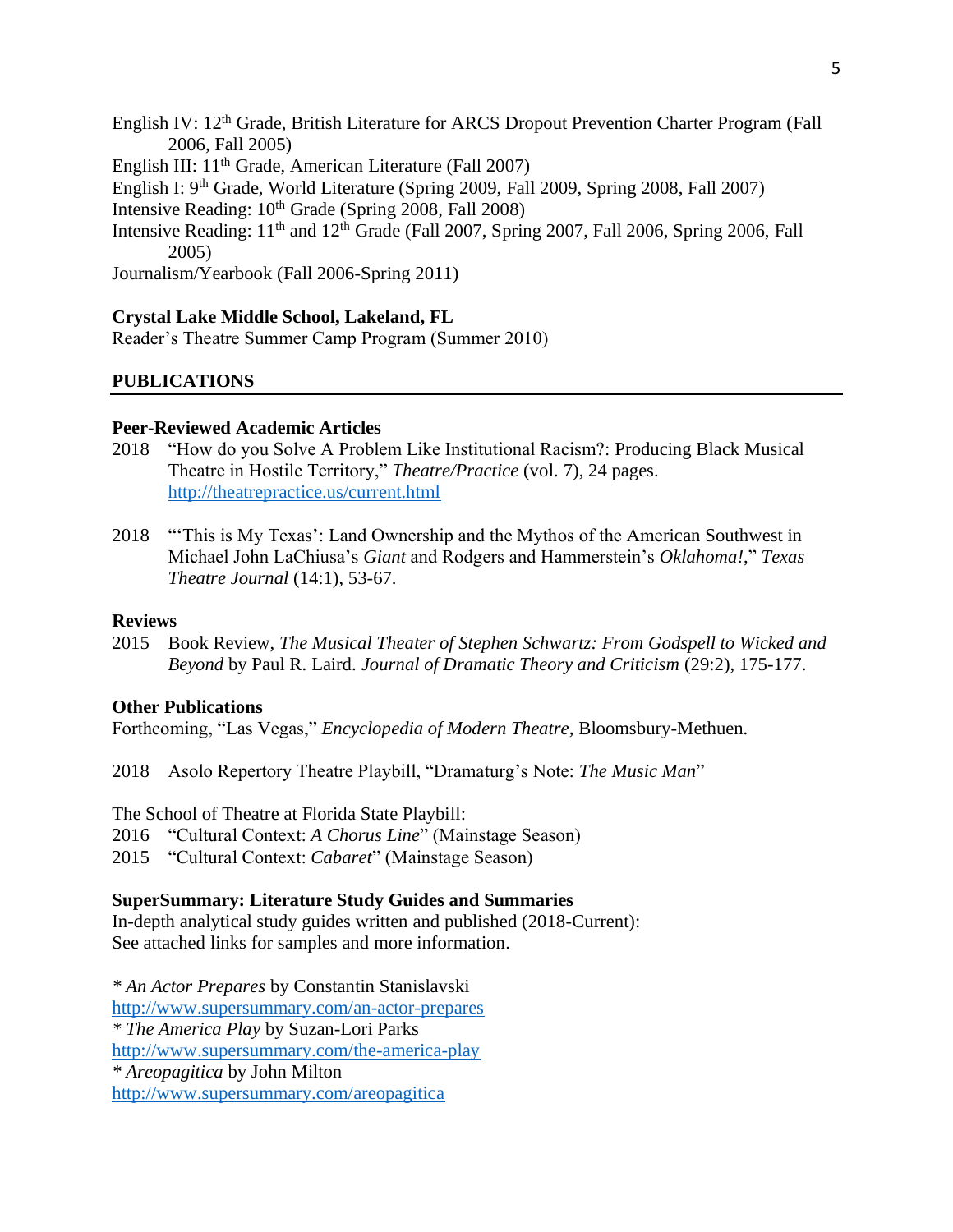*\* Le Bourgeois Gentilhomme* by Molière [http://www.supersummary.com/le](http://www.supersummary.com/le-bourgeois-gentilhomme/summary/) -bourgeois -gentilhomme *\* The Braggart Soldier* by Plautus [http://www.supersummary.com/the](http://www.supersummary.com/the-braggart-soldier/summary/)-braggart-soldier \* *Caesar and Cleopatra* by George Bernard Shaw [https://www.supersummary.com/caesar](https://www.supersummary.com/caesar-and-cleopatra/summary/) -and -cleopatra *\* Cathedral* by Raymond Carver <http://www.supersummary.com/cathedral> *\* Celestina* by Fernando de Rojas <http://www.supersummary.com/celestina> *\* The Children's Hour* by Lillian Hellman [http://www.supersummary.com/the](http://www.supersummary.com/the-childrens-hour/summary/)-childrens-hour \* *The Clean House* by Sarah Ruhl [http://www.supersummary.com/the](http://www.supersummary.com/the-clean-house)-clean-house *\* The Country Wife* by William Wycherley [http://www.supersummary.com/the](http://www.supersummary.com/the-country-wife)-country-wife *\* Cracking India* by Bapsi Sidhwa [http://www.supersummary.com/cracking](http://www.supersummary.com/cracking-india)-india \* *Darkness Visible* by William Styron [http://www.supersummary.com/darkness](http://www.supersummary.com/darkness-visible) -visible *\* Disgraced* by Ayah Akhtar <http://www.supersummary.com/disgraced> *\* Dreamland Burning* by Jennifer Latham [http://www.supersummary.com/dreamland](http://www.supersummary.com/dreamland-burning) -burning \* *Drinking Coffee Elsewhere* by ZZ Packer [http://www.supersummary.com/drinking](http://www.supersummary.com/drinking-coffee-elsewhere)-coffee-elsewhere \* *The Elephant Man* by Bernard Pomerance [http://www.supersummary.com/the](http://www.supersummary.com/the-elephant-man)-elephant-man \* *Everybody* by Branden Jacobs -Jenkins (forthcoming) <http://www.supersummary.com/everybody> *\* Fefu and her Friends* by Maria Irene Fornés [http://www.supersummary.com/fefu](http://www.supersummary.com/fefu-and-her-friends)-and-her-friends *\* Fences* by August Wilson <http://www.supersummary.com/fences> *\* Fiddler on the Roof* by Jerry Bock, Sheldon Harnick, and Joseph Stein [http://www.supersummary.com/fiddler](http://www.supersummary.com/fiddler-on-the-roof/summary/)-on-the-roof \* *Flyin' West* by Pearl Cleage [http://www.supersummary.com/flyin](http://www.supersummary.com/flyin-west)-west *\* The Glass Menagerie* by Tennessee Williams [http://www.supersummary.com/the](http://www.supersummary.com/the-glass-menagerie/summary/)-glass-menagerie \* *The Good Person of Szechuan* by Bertolt Brecht [http://www.supersummary.com/the](http://www.supersummary.com/the-good-woman-of-setzuan/summary/)-good-woman-of-setzuan \* *In the Next Room (or The Vibrator Play)* by Sara Ruhl [http://www.supersummary.com/in](http://www.supersummary.com/in-the-next-room-or-the-vibrator-play)-the-next-room-or-the-vibrator-play \* *Intimate Apparel* by Lynn Nottage [http://www.supersummary.com/intimate](http://www.supersummary.com/intimate-apparel) -apparel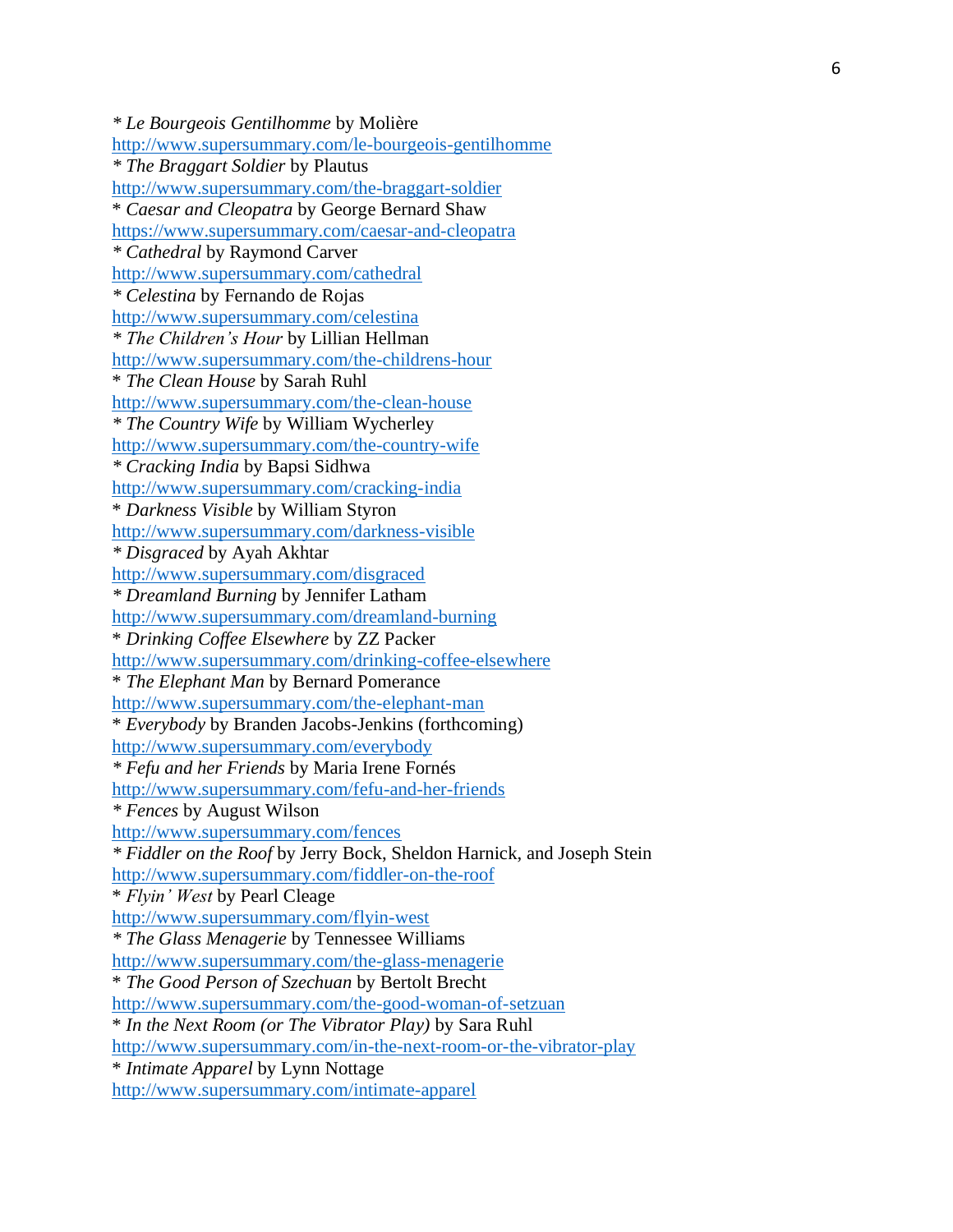\* *Les Belles Soeurs* by Michel Tremblay <https://www.supersummary.com/les-belles-soeurs> *\* Ma Rainey's Black Bottom* by August Wilson [http://www.supersummary.com/ma-raineys-black-bottom](http://www.supersummary.com/ma-raineys-black-bottom/) \* "The Machine Stops" by E.M. Forster (study guide and teaching guide) <http://www.supersummary.com/the-machine-stops> *\* The Maids* by Jean Genet <http://www.supersummary.com/the-maids> *\* Man and Superman* by George Bernard Shaw <http://www.supersummary.com/man-and-superman> \* *Native Son* by Richard Wright <http://www.supersummary.com/native-son> \* '*Night, Mother* by Marsha Norman <http://www.supersummary.com/night-mother> *\* Peer Gynt* by Henrik Ibsen <http://www.supersummary.com/peer-gynt> \* *Picnic* by William Inge <https://www.supersummary.com/picnic> \* *Proof* by David Auburn <http://www.supersummary.com/proof/> \* *Push* by Sapphire <http://www.supersummary.com/push> *\* A Raisin in the Sun* by Lorraine Hansberry <http://www.supersummary.com/a-raisin-in-the-sun> *\* Rifles for Watie* by Harold Keith <http://www.supersummary.com/rifles-for-watie> \* *The Sandbox* by Edward Albee <http://www.supersummary.com/the-sandbox> *\* A Separate Peace* by John Knowles <http://www.supersummary.com/a-separate-peace> \* *Seven Guitars* by August Wilson <http://www.supersummary.com/seven-guitars> *\* This Way for the Gas, Ladies and Gentlemen* by Tadeusz Borowski <http://www.supersummary.com/this-way-for-the-gas-ladies-and-gentlemen> *\* Topdog/Underdog* by Suzan-Lori Parks <http://www.supersummary.com/topdogunderdog> \* *Two Trains Running* by August Wilson <https://www.supersummary.com/two-trains-running> \* *Waiting for Lefty* by Clifford Odets <https://www.supersummary.com/waiting-for-lefty> *\* West Side Story* by Arthur Laurents, Leonard Bernstein, and Stephen Sondheim <http://www.supersummary.com/west-side-story> *\* Zoot Suit* by Luis Valdez [http://www.supersummary.com/zoot-suit](http://www.supersummary.com/zoot-suit/summary/)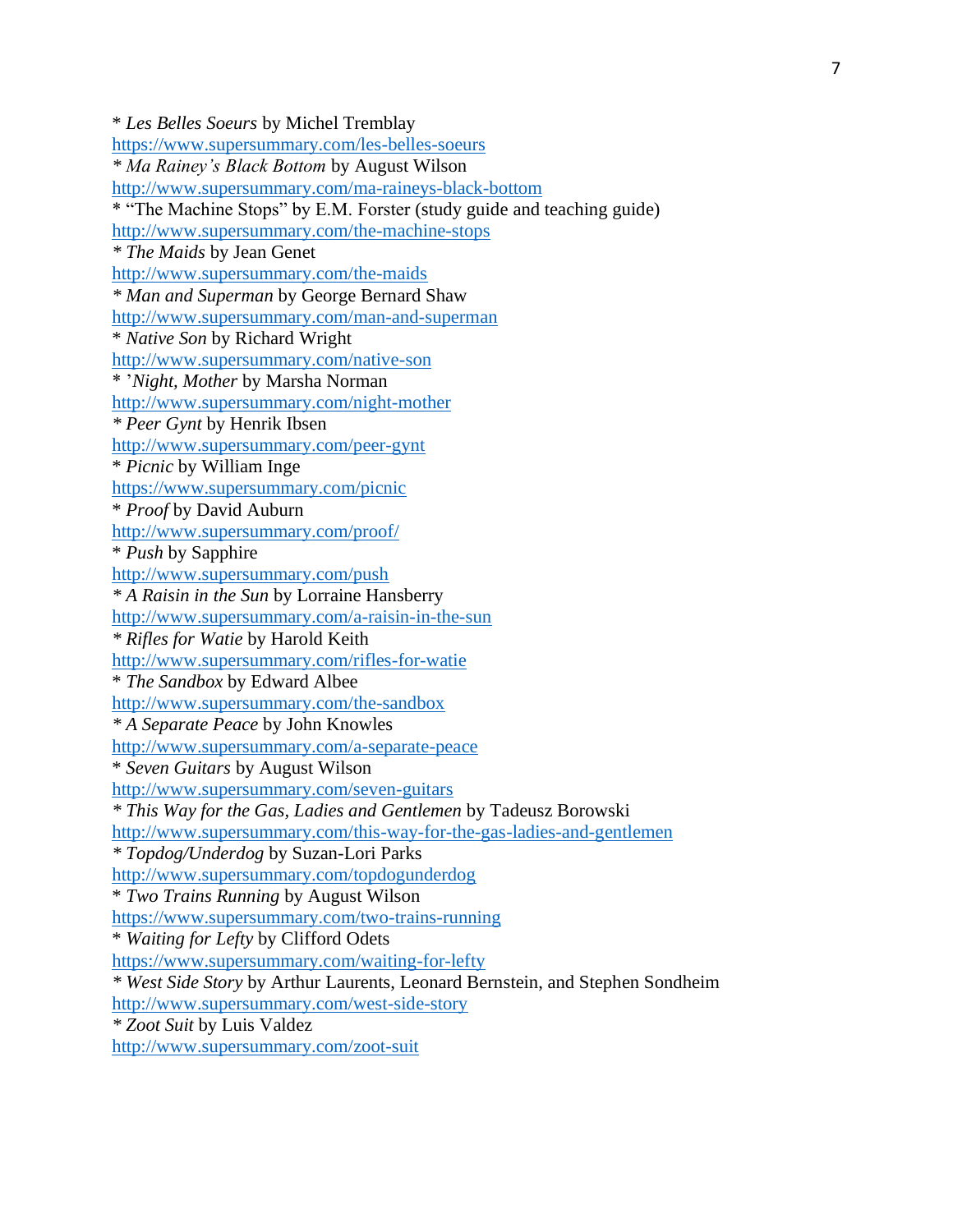#### **CONFERENCE PARTICIPATION**

- 2022 "Pivot and Revolve $(r)$ : The Las Vegas Mob Museum and the Performance of 'Copaganda,'" Mid-America Theatre Conference (MATC), Cleveland, OH.
- 2021 "Performance and Trollmanship: Repetition and Disruption in Social Media Activism," American Society for Theatre Research (ASTR), San Diego, CA.
- 2020 "Mind the VAP: Character Building and Cultivating a Faculty Persona," Strategies for Early Career Faculty and Small Theatre Programs Roundtable, Mid-America Theatre Conference (MATC), Chicago, IL.
- 2019 "Performative Wokeness: Facebook Social Drama and the Virtual Nations of Tag Group Culture," American Society for Theatre Research (ASTR), Arlington, VA.
- 2018 "Round Table: A Servant of Two Masters: Selecting an Academic Theatre Season that Satisfies Student, Faculty, and Audience Needs," Association for Theatre in Higher Education (ATHE), Boston, MA.
- 2018 "'Another National Anthem': Musical Theatre, Neurology, and Revolution in US/American National Identity," Association for Theatre in Higher Education (ATHE), Boston, MA.
- 2018 "'Another National Anthem': Musical Theatre, Neurology, and Turning Points for US/American National Identity" Mid-America Theatre Conference (MATC), Theatre History Symposium, Milwaukee, WI.
- 2017 "This is Your Brain on Musical Theatre: Examining Othered Bodies through Affective Neuroscience and the Performativity of Music in *The Scottsboro Boys*" American Society for Theatre Research (ASTR), Atlanta, GA.
- 2017 "How Do You Solve a Problem Like Institutional Racism?: Producing *The Wiz* in Hostile Territory" Mid-America Theatre Conference (MATC), Practice/Production Symposium, Houston, TX.
- 2017 "'This is My Texas': Using Michael John LaChiusa's *Giant* to Destabilize the Mythos of the American Southwest in Rodgers and Hammerstein's *Oklahoma!*" Mid-America Theatre Conference (MATC), Articles in Progress Workshop, Houston, TX.
- 2016 "After [a] Weill: The Gestic Potential of Music in Kurt Weill's *Johnny Johnson* and its Legacy in US/American Political Music Theatre." American Society for Theatre Research (ASTR), Minneapolis, MN.
- 2016 "Queering the Music: Using *Fun Home* to Challenge Heteronormativity on the Broadway Stage" Mid-America Theatre Conference (MATC), Theatre History Symposium, Minneapolis, MN.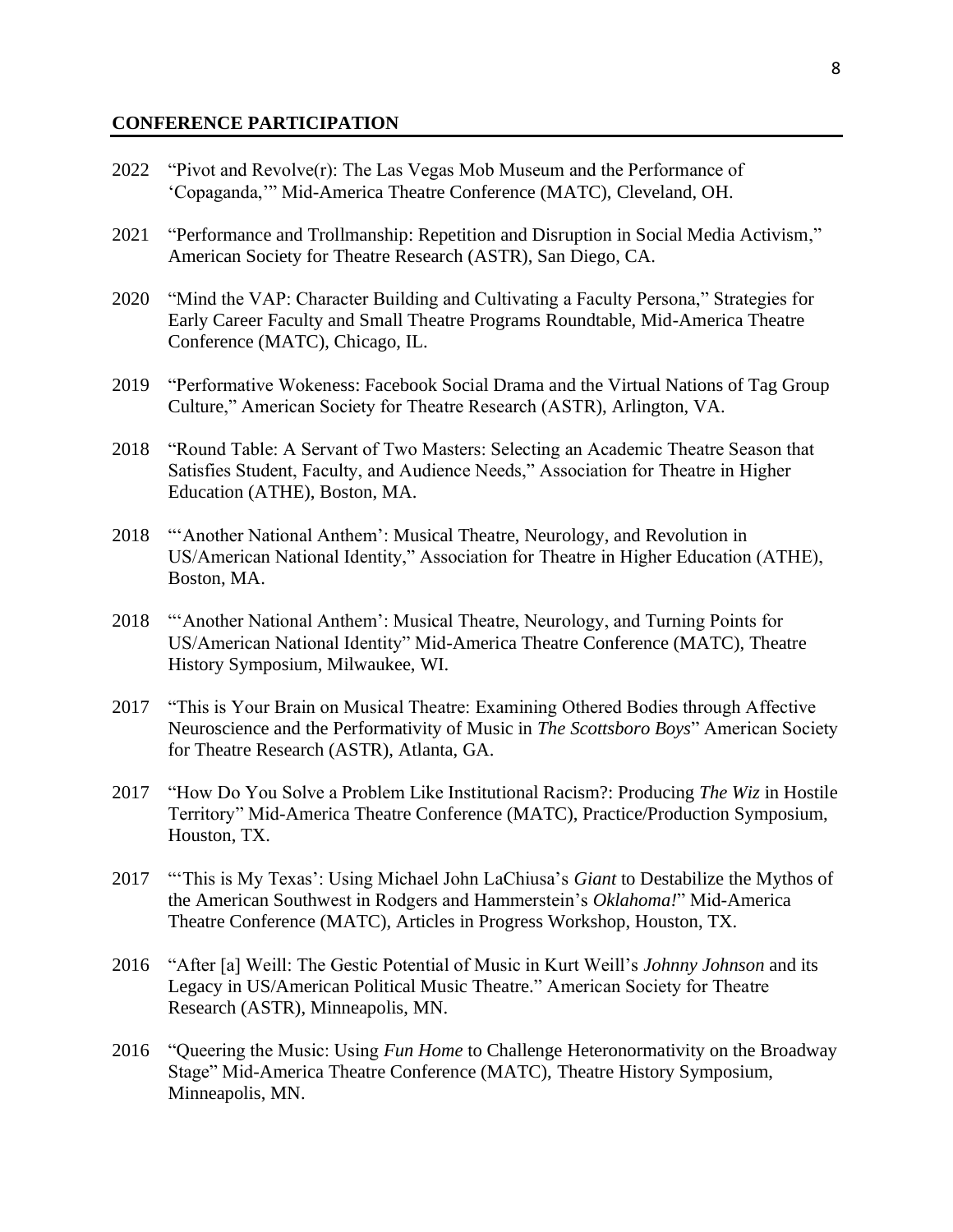- 2016 "Men At War: Using Kurt Weill's *Johnny Johnson* to Re-humanize the Enemy" Mid-America Theatre Conference (MATC), Articles in Progress Workshop, Minneapolis, MN.
- 2015 "Decolonizing the Canon: Using Michael John LaChiusa's *Giant* to Deconstruct the Mythos of Rodgers and Hammerstein's *Oklahoma!*" Comparative Drama Conference (CDC), Baltimore, MD.
- 2015 "Blackface/White Audience: Historicizing and Critiquing the White Gaze in Minstrelsy and Kander and Ebb's *The Scottsboro Boys*" Mid-America Theatre Conference (MATC), Theatre History Symposium, Kansas City, MO.
- 2014 "'This is My Texas': Disillusionment and the American West in Michael John LaChiusa's Musical *Giant*" Association for Theatre in Higher Education (ATHE), Scottsdale, AZ. Panel Coordinator.
- 2012 "An Afro-Futurist Retelling of the Slave Era: The Science (Fiction) of Eugenics in Octavia Butler's *Wild Seed*," Southern Atlantic Modern Language Association (SAMLA), Raleigh, NC.

#### **RESEARCH EXPERIENCE**

- Spring 2018 Research Assistant, Florida State University, Dr. Beth Osborne
- Summer 2017 Assistant to Co-Author, *Explore Theatre: 2nd Edition* for Dr. Beth Osborne
- Spring 2017 Research Assistant, Florida State University, Dr. Beth Osborne

#### **AWARDS AND HONORS**

- 2019 FSU Program for Instructional Excellence Outstanding Teaching Assistant Award Nomination
- 2018 FSU Program for Instructional Excellence Outstanding Teaching Assistant Award
- 2018 FSU School of Theatre Best Scholarly Essay Award
- 2017 Rosemarie Bank Fellow for the American Theatre and Drama Society
- 2004 FSU School of Theatre Academic Leadership Award
- 2003 FSU School of Theatre Academic Leadership Award
- 2001 Florida State University President's Award Nominee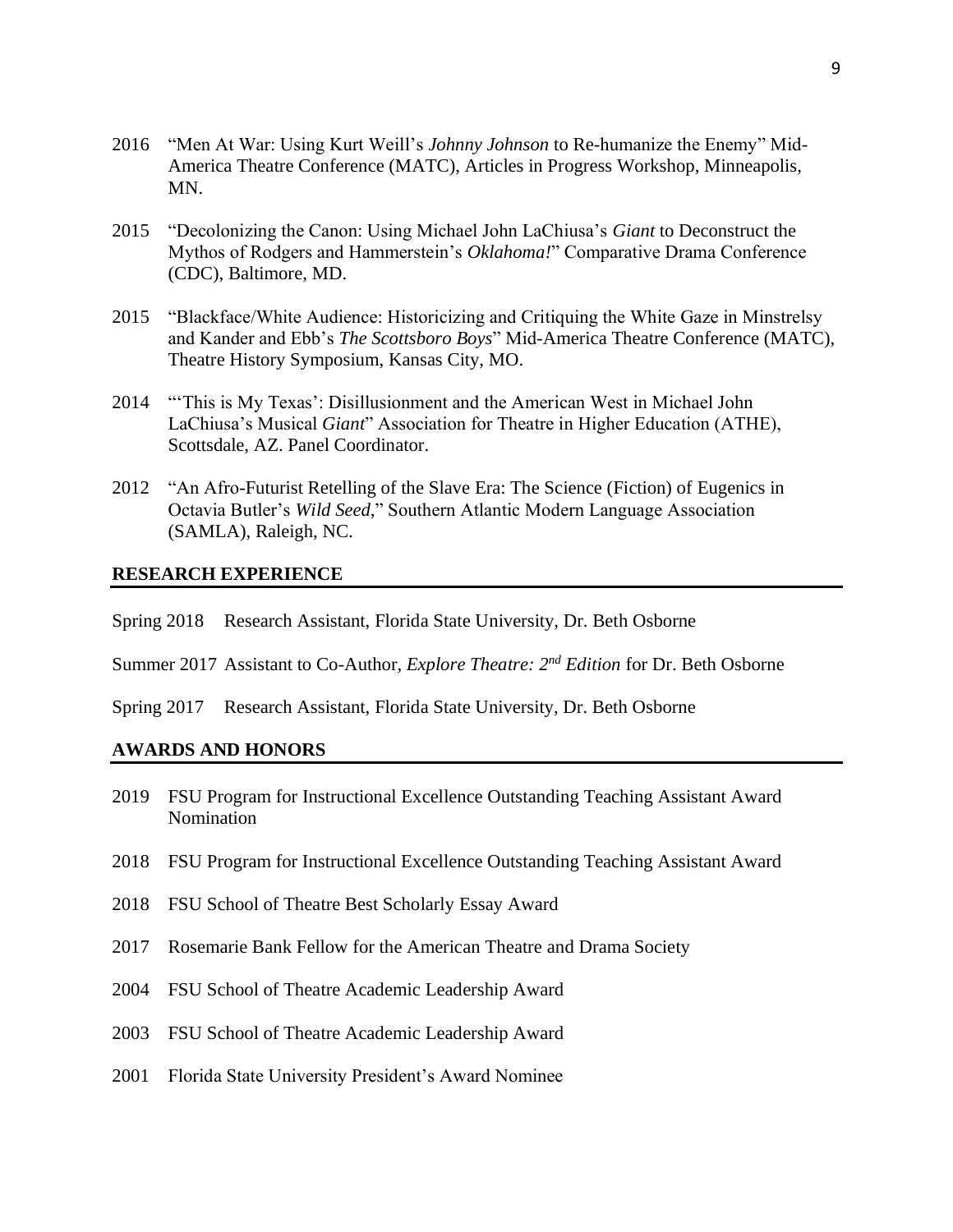#### **GUEST LECTURES AND TALKS**

- 2022 "*A Midsummer Night's Dream* in 1969" (with Lily Vetter). Alumni Dinner Event, University of Nevada, Las Vegas, Las Vegas, NV.
- 2020 "Contemporary Plays and Playwrights." MFA Acting Scene Study, Kymberly Mellen, University of Nevada, Las Vegas, Las Vegas, NV.
- 2020 "Discussion: *Marcus; or the Secret of Sweet*." Gay Plays, Douglas Hill, University of Nevada, Las Vegas Las Vegas, NV.
- 2020 "Discussion: *Marcus; or the Secret of Sweet*" (with Norma Saldivar). Modernist Theatre, Dr. Jessica Teague, University of Nevada, Las Vegas, Las Vegas, NV.
- 2019 "Authenticity and Performance in *Allegiance*." Performing Histories, Dr. Beth Osborne, Florida State University, Tallahassee, FL.
- 2019 "*Hamilton* and the Performance of History." Performing Histories, Dr. Beth Osborne, Florida State University, Tallahassee, FL.
- 2018 "Musical Theatre and National Identity." Introduction to Theatre, Dr. Tony Gunn, Tallahassee Community College, Tallahassee, FL.
- 2018 "Musical Theatre History and American Identity, Post-1945." World Theatre History, Dr. Samer Al-Saber, Florida State University, Tallahassee, FL (also 2016 and 2017).
- 2018 "Musical Theatre History and American National Identity, Pre-1945." World Theatre History, Dr. Samer Al-Saber, Florida State University, Tallahassee, FL (also 2016 and 2017).
- 2017 "Question Authority: *Hair*, *The Crucible*, and *The Gondoliers*." Osher Lifelong Learning Institute, Clemson University, Clemson, SC.
- 2016 "*Hamilton* and the American Musical Theatre." Contemporary American Theatre, Dr. Beth Osborne (2016), Florida State University, Tallahassee, FL.
- 2016 "Using Technology in the Arts Classroom." FSU Theatre Department, Program for Instructional Excellence, Florida State University, Tallahassee, FL.
- 2016 "Assembling a Teaching Portfolio." FSU Program for Instructional Excellence, Florida State University, Tallahassee, FL.
- 2015 "Theatre in the Spanish Golden Age." World Theatre History, Dr. Samer Al-Saber, Florida State University, Tallahassee, FL.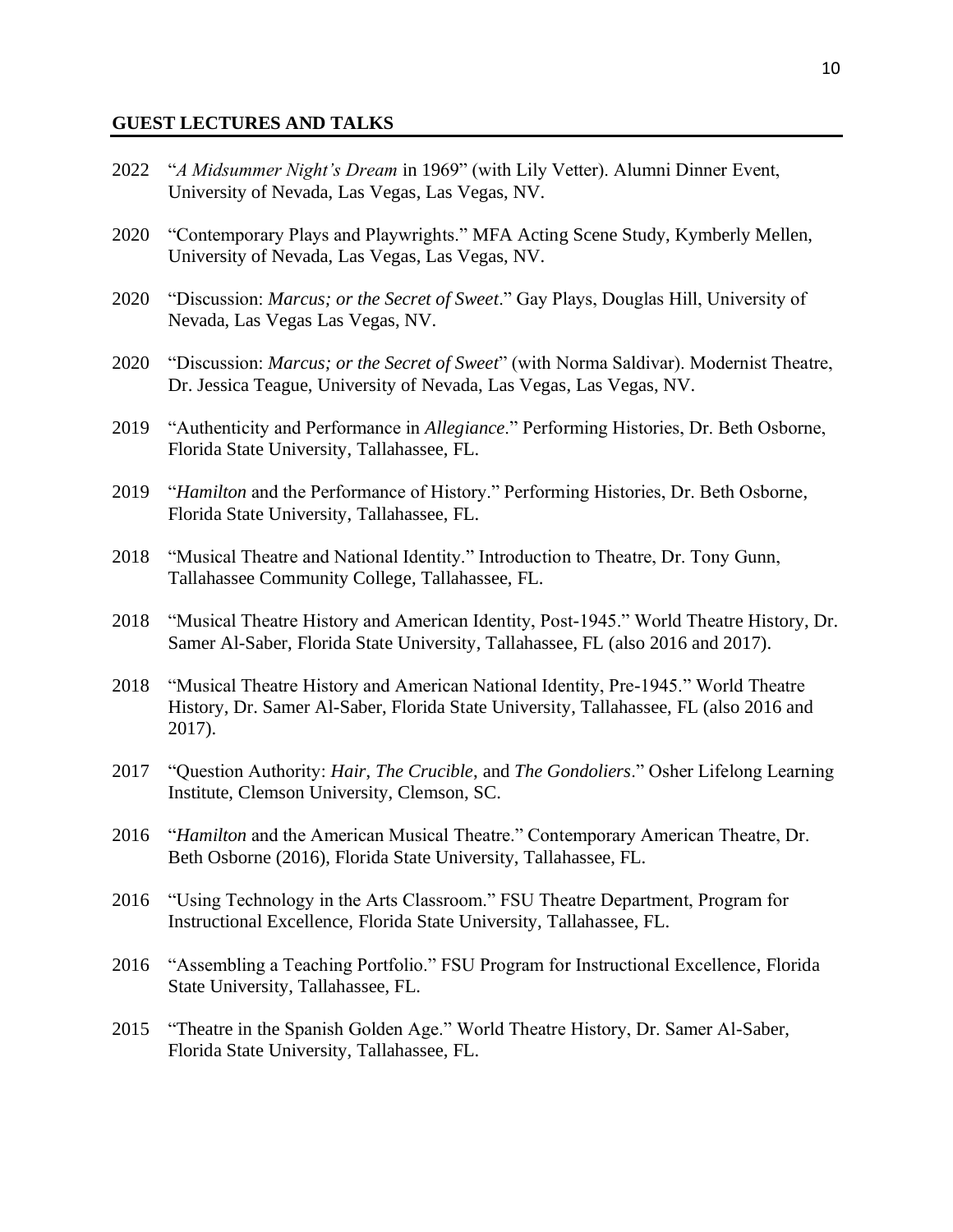- 2015 "Writing Workshop." World Theatre History, Dr. Samer Al-Saber, Florida State University, Tallahassee, FL.
- 2015 "Treatise of the Theatre: Aristotle, Zeami, and Bharatamuni." World Theatre History, Dr. Samer Al-Saber, Florida State University, Tallahassee, FL.

# **TEACHING INTERESTS**

Musical Theatre History Dramaturgy Introduction to Theatre World Theatre History Composition and Writing Preparation Play Analysis US/American Theatre History African American Theatre Race/Gender/Performance Docudrama

# **RESEARCH INTERESTS**

Musical Theatre (US/American and Global) Music and Affect US/American Theatre and Performance History US/American and Transnational Identity Dramaturgy as Social Action Theatre for Social Change Documentary Theatre (European and US/American) Performances of Violence and Mass Violence

# **COMMITTEES**

Vetter, L., graduate. (2022). (MFA Stage Management), University of Nevada, Las Vegas. Meltz, W., graduate. (2022). (MFA Scenic Design), University of Nevada, Las Vegas. Appel, W., graduate. (2022). (MFA Scenic Design), University of Nevada, Las Vegas. Pratt, C., graduate. (2022). (MFA Lighting Design), University of Nevada, Las Vegas. Ginovsky, M., graduate. (2021). (MFA Technical Direction), University of Nevada, Las Vegas. Price, B., graduate (2021). (MFA Lighting Design), University of Nevada, Las Vegas. Charette, W., graduate (2020). (MA Theatre), University of Nevada, Las Vegas.

# **ACADEMIC SERVICE**

Mid-America Theatre Conference, Theatre History Symposium Co-Chair, 2022-2024.

College of Fine Arts Diversity, Equity, and Inclusion Task Force, University of Nevada, Las Vegas, 2021-Current.